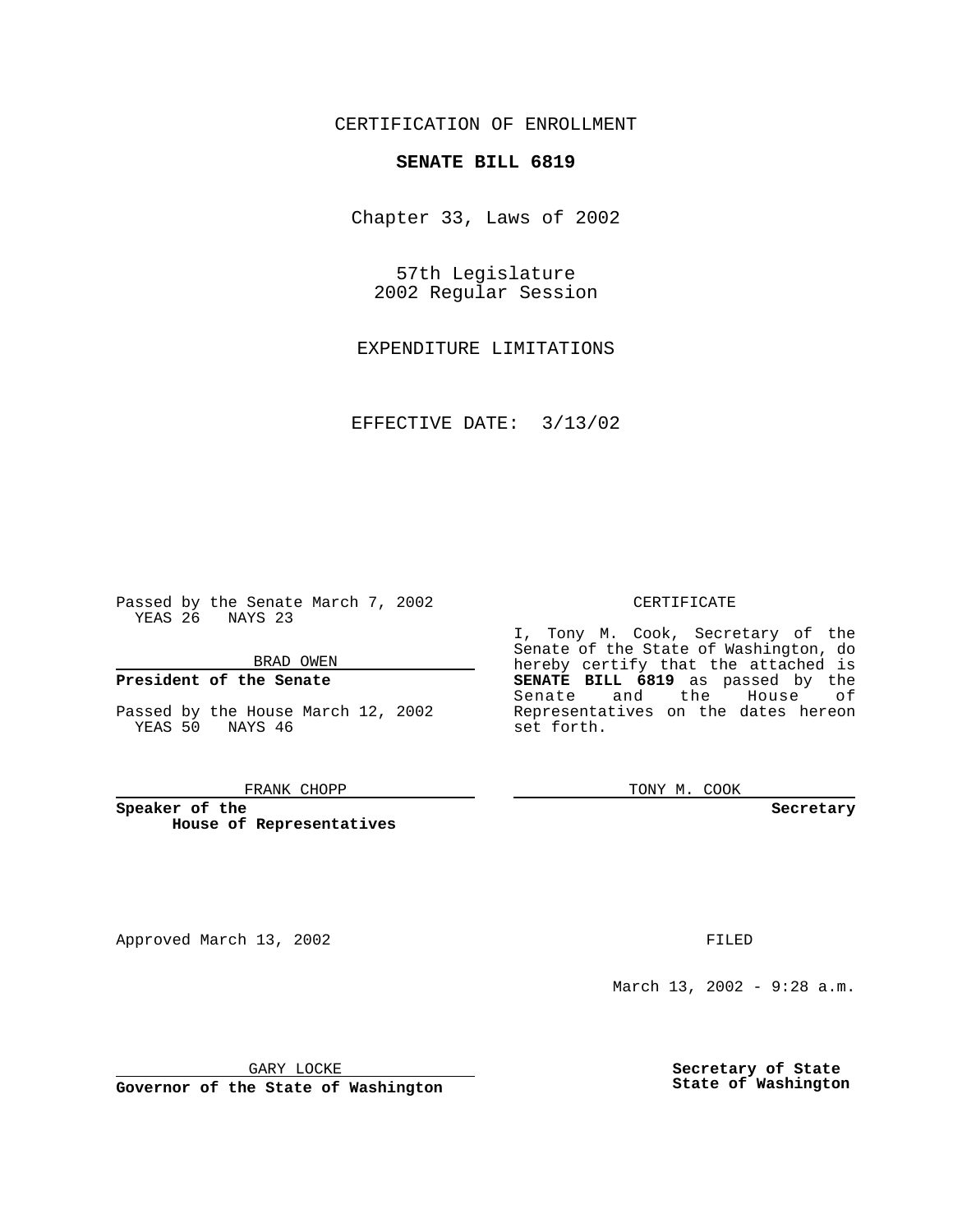## **SENATE BILL 6819** \_\_\_\_\_\_\_\_\_\_\_\_\_\_\_\_\_\_\_\_\_\_\_\_\_\_\_\_\_\_\_\_\_\_\_\_\_\_\_\_\_\_\_\_\_\_\_

\_\_\_\_\_\_\_\_\_\_\_\_\_\_\_\_\_\_\_\_\_\_\_\_\_\_\_\_\_\_\_\_\_\_\_\_\_\_\_\_\_\_\_\_\_\_\_

Passed Legislature - 2002 Regular Session

**State of Washington 57th Legislature 2002 Regular Session**

**By** Senators Brown and Snyder; by request of Office of Financial Management

Read first time 02/20/2002. Referred to Committee on Ways & Means.

 AN ACT Relating to temporary amendments to the state's expenditure limitations to address the revenue shortfall in the 2001-2003 biennium; reenacting and amending RCW 43.135.035 and 43.135.045; providing an expiration date; and declaring an emergency.

5 BE IT ENACTED BY THE LEGISLATURE OF THE STATE OF WASHINGTON:

6 **Sec. 1.** RCW 43.135.035 and 2001 c 3 s 8 (Initiative Measure No. 7 728) and 2000 2nd sp.s. c 2 s 2 are each reenacted and amended to read 8 as follows:

 (1) After July 1, 1995, any action or combination of actions by the legislature that raises state revenue or requires revenue-neutral tax shifts may be taken only if approved by a two-thirds vote of each house, and then only if state expenditures in any fiscal year, including the new revenue, will not exceed the state expenditure limits 14 established under this chapter. However, during the 2001-2003 biennium, any action or combination of actions by the legislature that raises state revenue or requires revenue-neutral tax shifts may be 17 taken only if approved by a majority vote of each house, and then only 18 if state expenditures in any fiscal year, including the new revenue,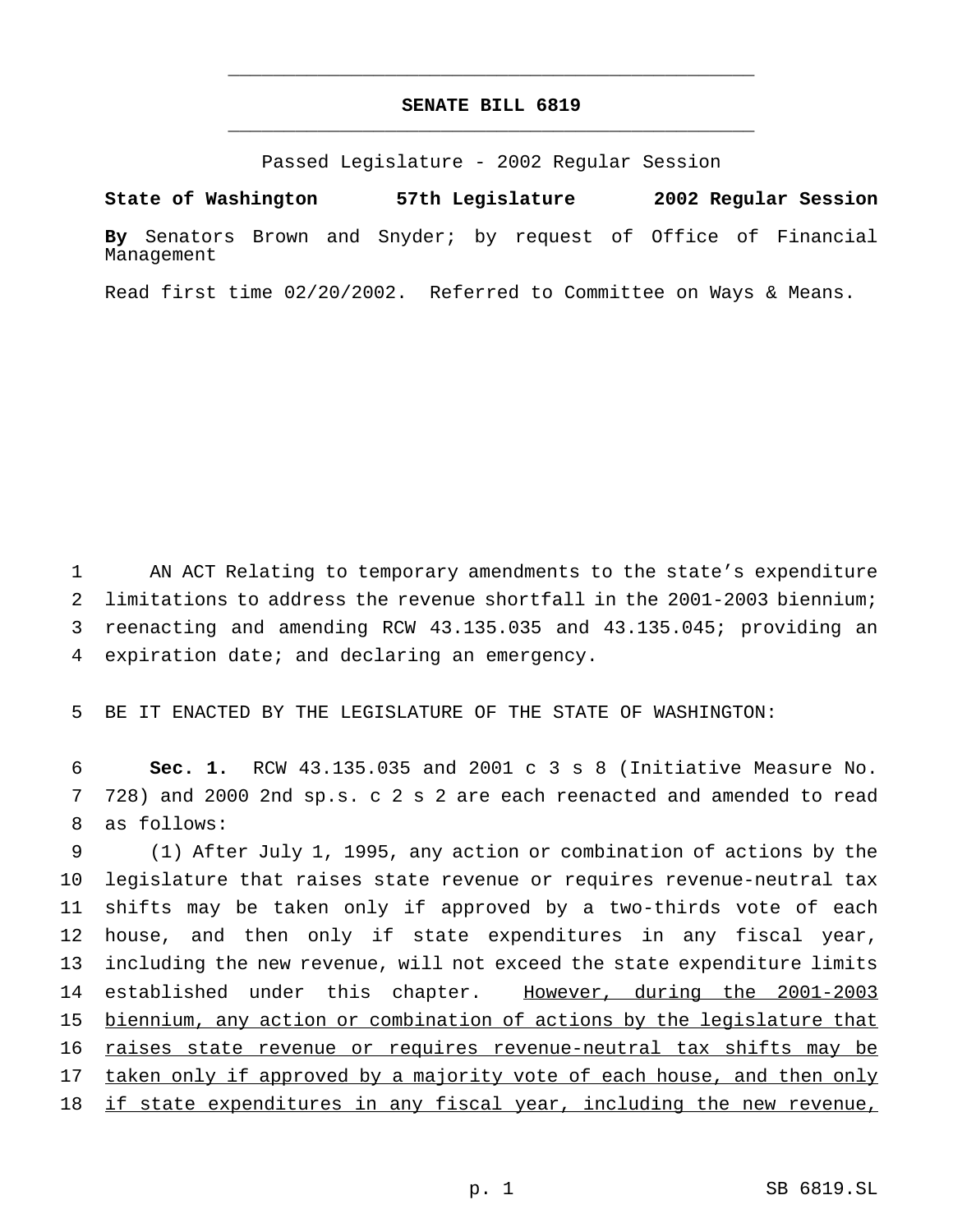will not exceed the state expenditure limits established under this chapter.

 (2)(a) If the legislative action under subsection (1) of this section will result in expenditures in excess of the state expenditure limit, then the action of the legislature shall not take effect until approved by a vote of the people at a November general election. The office of financial management shall adjust the state expenditure limit by the amount of additional revenue approved by the voters under this section. This adjustment shall not exceed the amount of revenue generated by the legislative action during the first full fiscal year in which it is in effect. The state expenditure limit shall be adjusted downward upon expiration or repeal of the legislative action. (b) The ballot title for any vote of the people required under this section shall be substantially as follows:

 "Shall taxes be imposed on . . . . . . . in order to allow a spending increase above last year's authorized spending adjusted for inflation and population increases?"

 (3)(a) The state expenditure limit may be exceeded upon declaration of an emergency for a period not to exceed twenty-four months by a law approved by a two-thirds vote of each house of the legislature and signed by the governor. The law shall set forth the nature of the emergency, which is limited to natural disasters that require immediate government action to alleviate human suffering and provide humanitarian assistance. The state expenditure limit may be exceeded for no more than twenty-four months following the declaration of the emergency and only for the purposes contained in the emergency declaration.

 (b) Additional taxes required for an emergency under this section may be imposed only until thirty days following the next general election, unless an extension is approved at that general election. The additional taxes shall expire upon expiration of the declaration of emergency. The legislature shall not impose additional taxes for emergency purposes under this subsection unless funds in the education construction fund have been exhausted.

 (c) The state or any political subdivision of the state shall not impose any tax on intangible property listed in RCW 84.36.070 as that statute exists on January 1, 1993.

 (4) If the cost of any state program or function is shifted from the state general fund on or after January 1, 1993, to another source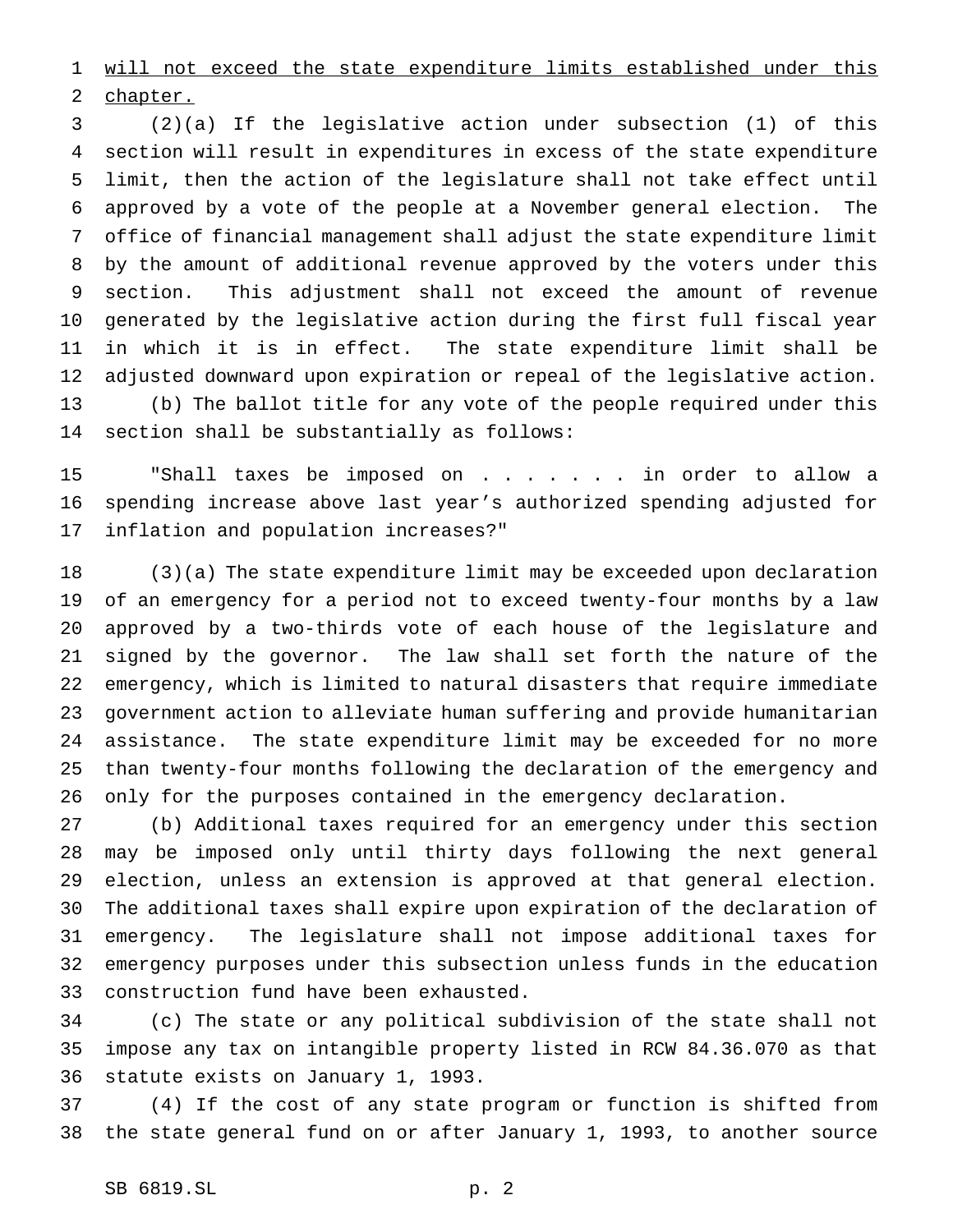of funding, or if moneys are transferred from the state general fund to another fund or account, the state expenditure limit committee, acting pursuant to RCW 43.135.025(5), shall lower the state expenditure limit to reflect the shift. For the purposes of this section, a transfer of money from the state general fund to another fund or account includes any state legislative action taken after July 1, 2000, that has the effect of reducing revenues from a particular source, where such revenues would otherwise be deposited into the state general fund, while increasing the revenues from that particular source to another state or local government account. This subsection does not apply to the dedication or use of lottery revenues under RCW 67.70.240(3) or property taxes under RCW 84.52.068, in support of education or education expenditures.

 (5) If the cost of any state program or function is shifted to the state general fund on or after January 1, 2000, from another source of funding, or if moneys are transferred to the state general fund from another fund or account, the state expenditure limit committee, acting pursuant to RCW 43.135.025(5), shall increase the state expenditure limit to reflect the shift.

 **Sec. 2.** RCW 43.135.045 and 2001 c3s9 (Initiative Measure No. 728), 2000 2nd sp.s. c 5 s 1, and 2000 2nd sp.s. c 2 s 3 are each reenacted and amended to read as follows:

 (1) The emergency reserve fund is established in the state treasury. During each fiscal year, the state treasurer shall deposit in the emergency reserve fund all general fund--state revenues in excess of the state expenditure limit for that fiscal year. Deposits shall be made at the end of each fiscal quarter based on projections of state revenues and the state expenditure limit. The treasurer shall make transfers between these accounts as necessary to reconcile actual annual revenues and the expenditure limit for fiscal year 2000 and thereafter.

 (2) The legislature may appropriate moneys from the emergency reserve fund only with approval of at least two-thirds of the members of each house of the legislature, and then only if the appropriation does not cause total expenditures to exceed the state expenditure limit under this chapter. However, during the 2001-2003 biennium, the legislature may transfer moneys from the emergency reserve fund to the 38 general fund only with approval of a majority of the members of each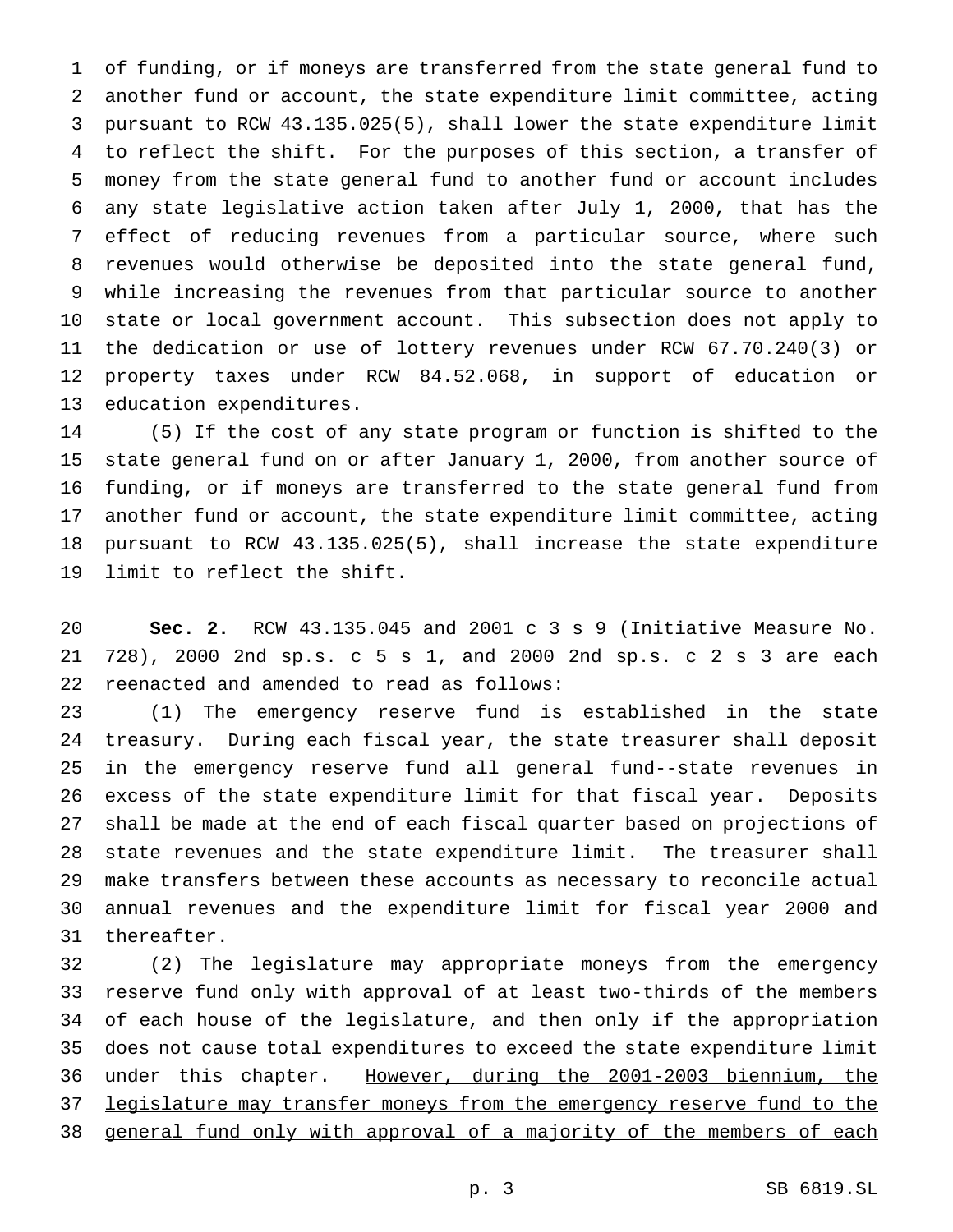1 house of the legislature, and then only if the appropriation does not cause total expenditures to exceed the state expenditure limit under this chapter.

 (3) The emergency reserve fund balance shall not exceed five percent of annual general fund--state revenues as projected by the official state revenue forecast. Any balance in excess of five percent shall be transferred on a quarterly basis by the state treasurer as follows: Seventy-five percent to the student achievement fund hereby created in the state treasury and twenty-five percent to the general fund balance. The treasurer shall make transfers between these accounts as necessary to reconcile actual annual revenues for fiscal year 2000 and thereafter. When per-student state funding for the maintenance and operation of K-12 education meets a level of no less than ninety percent of the national average of total funding from all sources per student as determined by the most recent published data from the national center for education statistics of the United States department of education, as calculated by the office of financial management, further deposits to the student achievement fund shall be required only to the extent necessary to maintain the ninety-percent level. Remaining funds are part of the general fund balance and these funds are subject to the expenditure limits of this chapter.

 (4) The education construction fund is hereby created in the state treasury.

 (a) Funds may be appropriated from the education construction fund exclusively for common school construction or higher education construction.

 (b) Funds may be appropriated for any other purpose only if approved by a two-thirds vote of each house of the legislature and if approved by a vote of the people at the next general election. An appropriation approved by the people under this subsection shall result in an adjustment to the state expenditure limit only for the fiscal period for which the appropriation is made and shall not affect any subsequent fiscal period.

 (5) Funds from the student achievement fund shall be appropriated to the superintendent of public instruction strictly for distribution to school districts to meet the provisions set out in the student achievement act. Allocations shall be made on an equal per full-time equivalent student basis to each school district.